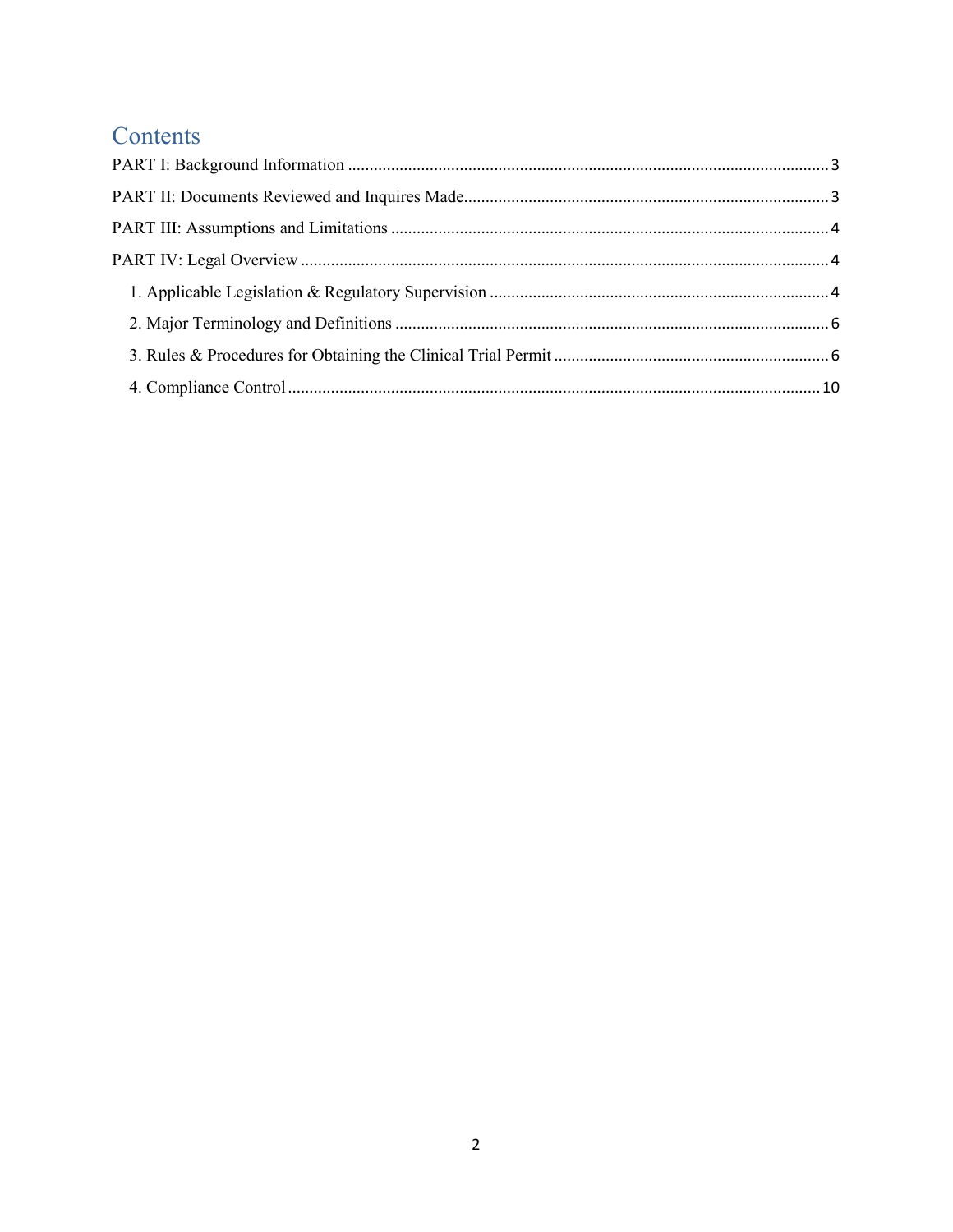## <span id="page-1-0"></span>PART I: Background Information

The Clients approached the Attorney with the request to provide legal opinion on the matters related to conducting of Clinical Trials in the territory of Georgia. After reaching an agreement on provision of legal services as described in the Proposal of December --, 2016 (representing integral part of this Opinion Letter), the Attorney and the Clients engaged into the confidential arrangement. It is therefore understood that the person receiving this document for any purpose from the Clients are bound to keep this document private and confidential and do not disclose its content to the third parties without prior approval of the Clients or the Attorney.

This Opinion Letter describes the rules and procedures applicable to conducting of the Clinical Trials in the territory of Georgia. It does not extend to the regulations relevant to obtaining general license of medical activities by the laboratory or facility or the individuals to be engaged in the Clinical Trials. Neither is this Opinion addressing the issues related to import or export of pharmacological products or obtaining any permit/authorization for realization of such products on the market.

### <span id="page-1-1"></span>PART II: Documents Reviewed and Inquires Made

In rendering the Opinion Letter, we have examined and relied upon the following normative acts, documents and inquires made:

- 1. Law of Georgia on Licenses and Permits, dated July 18, 2005;
- 2. Resolution 176 of the Government of Georgia Approving Rules for Issuance Permits and Conduct of Clinical Trials of Pharmacological Products, Pharmaceutic Manufacturing, Authorized Pharmacy, Import or Export of Special Control Substances, dated October 14, 2005;
- 3. Law of Georgia on Medicines and Pharmaceutical Activities, dated April 17, 1997;
- 4. Order #233/o of the Minister of Labor, Health and Social Protection of Georgia on Recognition of Standards and Guidelines for Clinical and Pre-Clinical Trials of Medicines, dated August 4, 2010;
- 5. General Administrative Code of Georgia, dated June 25, 1999;
- 6. Law of Georgia on License and Permit Fees, dated August 12, 2003;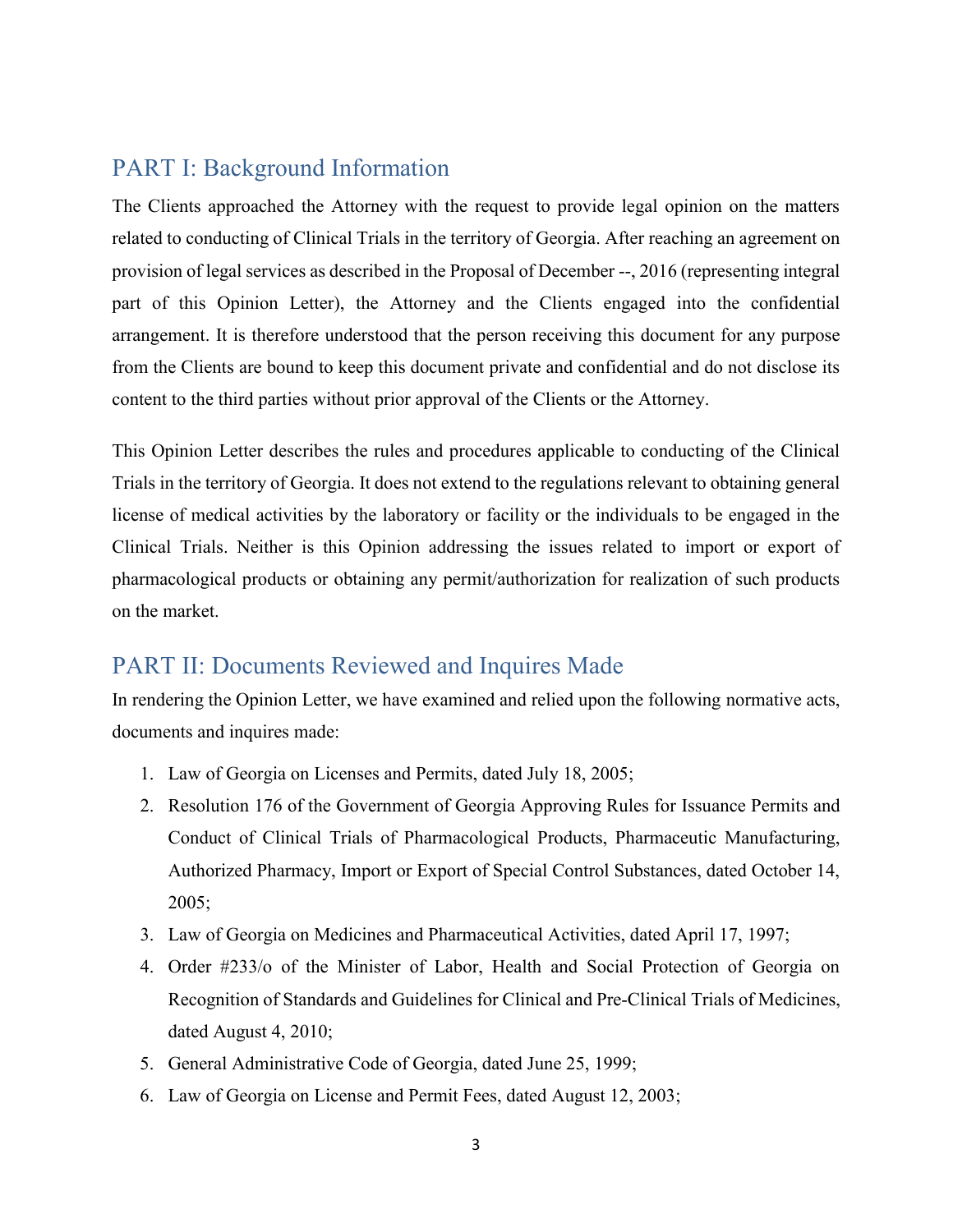- 7. Law of Georgia on Personal Data Protection, dated December 28, 2012;
- 8. ICH Harmonised Tripartite Guideline for Good Clinical Practice E6(R1), dated June 10, 1996;
- 9. ICH Harmonised Tripartite Guidance on Nonclinical Safety Studies for the Conduct of Human Clinical Trials and Marketing Authorization for Pharmaceuticals M3(R2), dated June 11, 2009.

## <span id="page-2-0"></span>PART III: Assumptions and Limitations

- The Opinion Letter is based on the facts and information communicated to us by the Clients;
- Decisions of the regulatory authorities to grant or revoke the permits under the applicable legislation fall within the discretion of respective administrative bodies; therefore, this Opinion Letter may not be interpreted as the guarantee that the respective permit will be issued even if the rules and procedures described below are fully met;
- The Opinion Letter is addressed to the Client at the explicit request and may not be disclosed or relied to any other person or the company without the prior approval of the Attorney;
- The Opinion Letter is strictly limited to the matters addressed herein and is not to be used or extended by implications of any other matters, whether in connection with the Opinion Letter or otherwise;
- The date of e-mail to which the opinions expressed herein apply is December 19, 2016 unless otherwise specified herein.

# <span id="page-2-1"></span>PART IV: Legal Overview

### <span id="page-2-2"></span>1. Applicable Legislation & Regulatory Supervision

Conduct of the Clinical Trials represents one of the limited types of activities requiring the special permit under the Law of Georgia on Licenses and Permits (*hereinafter* the Law on Permits). <sup>1</sup> Consequently, the Law on Permits represent the major law determining the procedures for obtaining the permit for conducting the Clinical Trials in the territory of Georgia.

<sup>&</sup>lt;sup>1</sup> Art. 22.44 of the Law of Georgia on Licenses and Permits, dated July 18, 2005 (as amended) (official English translation available at: [https://matsne.gov.ge/en/document/view/26824\)](https://matsne.gov.ge/en/document/view/26824).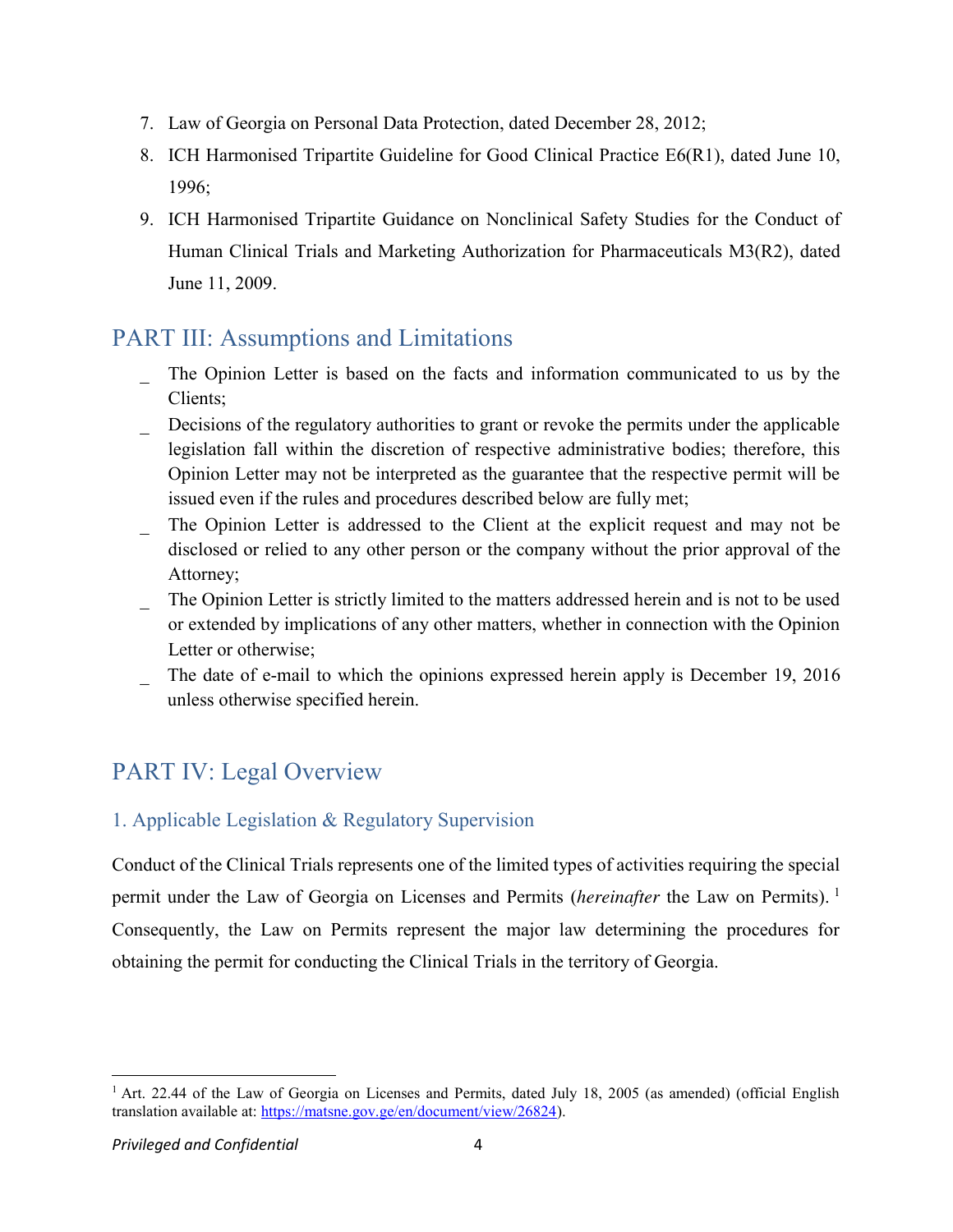Specific rules and procedures applicable for obtaining the clinical trial permit is regulated by the Resolution #176 of the Government of Georgia (*hereinafter* the Resolution #176). <sup>2</sup> The Resolution #176 is a sub-legislative normative act setting out the detailed rules for issuing clinical trial permits.

While the Law on Permits and the Instruction establish the legal regime for obtaining the required permit, conduct of the Clinical Trials do also fall under the general scope of application of the Law of Georgia on Medicines and Pharmaceutical Activities (*hereinafter* the Law on Pharmaceutical Activities). <sup>3</sup> As the main legislative act in this field, the Law establishes a legal framework for regulating the circulation of pharmaceutical products and the rights and obligations of natural and legal persons. <sup>4</sup>

Georgia is part of international cooperation in this field. Except for its membership of World Health Organization (WHO), it also enforces standards adopted by International Conference on Harmonization (ICH). On August 4, 2010, the Ministry of Labor, Health and Social Protection (*hereinafter* the Ministry) enforced the two documents adopted by ICH: Guideline for Good Clinical Practice GCP E6, 1996 and Guidance on NonClinical Safety Studies M3, 2009. <sup>5</sup> According to this Order, the two standards became the officially applicable to conducting the clinical and pre-clinical trials of medicines in Georgia.

Conduct of clinical trials is regulated by the Legal Entity of Public Law – State Regulation Agency for Medical Activities (*hereinafter* the Agency) under the Minister of Labor, Health and Social Protection of Georgia. The Agency is responsible for issuance the clinical trial permits and supervision and control of the regulated activities in the Country. <sup>6</sup>

<sup>&</sup>lt;sup>2</sup> Resolution 176 of the Government of Georgia Approving Rules for Issuance Permits and Conduct of Clinical Trials of Pharmacological Products, Pharmaceutic Manufacturing, Authorized Pharmacy, Import or Export of Special Control Substances, dated October 14, 2005 (as amended) (Georgian version available at: [https://matsne.gov.ge/ka/document/view/10492\)](https://matsne.gov.ge/ka/document/view/10492).

<sup>&</sup>lt;sup>3</sup> Law of Georgia on Medicines and Pharmaceutical Activities, dated April 17, 1997 (as amended) (official English translation available at: [https://matsne.gov.ge/en/document/view/29836\)](https://matsne.gov.ge/en/document/view/29836).

<sup>&</sup>lt;sup>4</sup> Art. 1.2 of the Law on Pharmaceutical Activities.

<sup>5</sup> Order #233/o of the Minister of Labor, Health and Social Protection of Georgia on Recognition of Standards and Guidelines for Clinical and Pre-Clinical Trials of Medicines, dated August 4, 2010.

<sup>&</sup>lt;sup>6</sup> Georgian language web-page of the Agency is accessible at:  $\frac{http://rama.moh.gov.ge/geo)}{http://rama.moh.gov.ge/geo)}$ .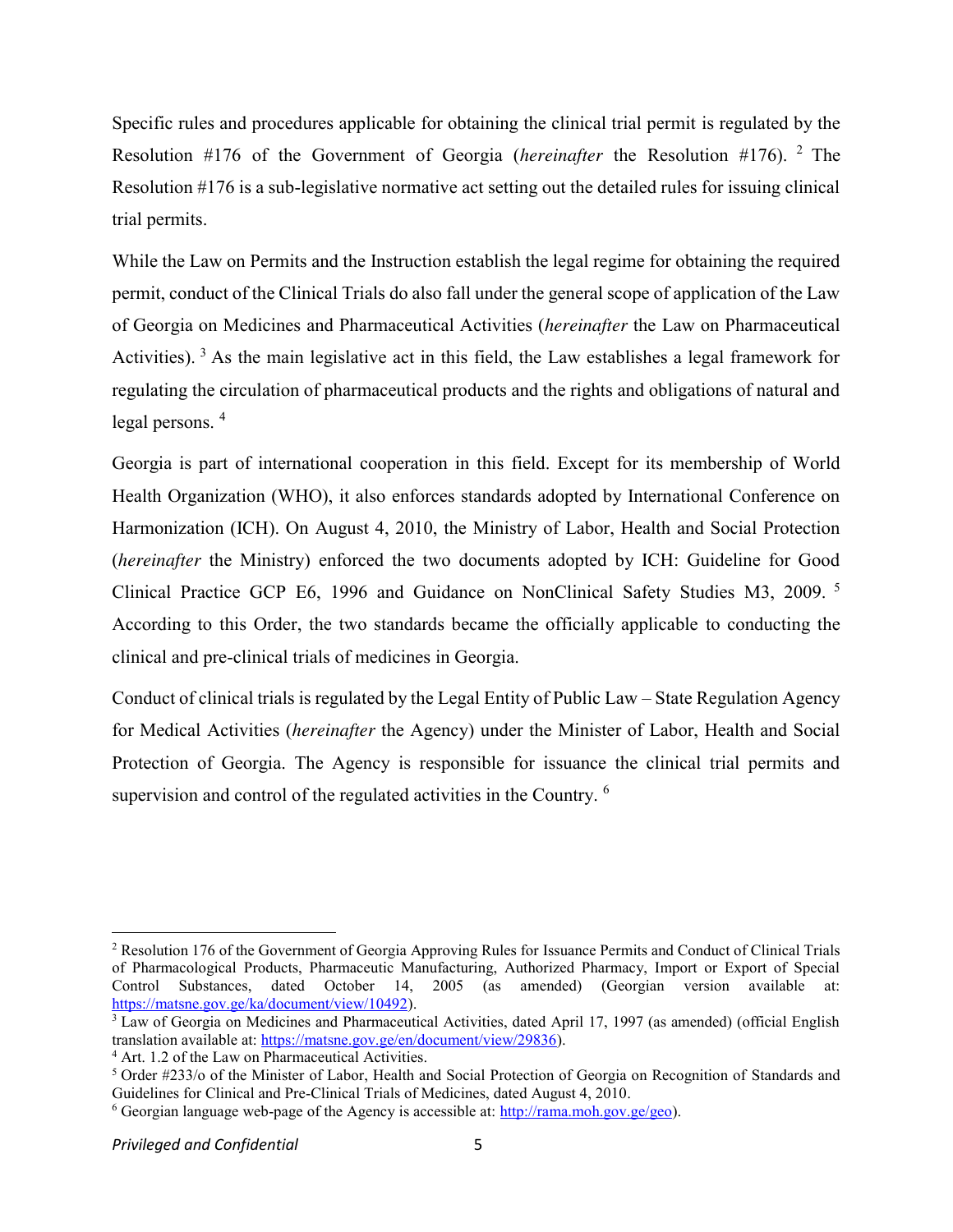#### <span id="page-4-0"></span>2. Major Terminology and Definitions

Before describing the rules and procedures applicable to obtaining the clinical trial permit, we would like to provide definitions of major terms in the Georgian legislative framework.

*Pharmaceuticals (therapeutic agents) - medicine or a physiologically active substances derived naturally or by synthesis, or their combination, allowed for medical use, including complementary medicinal products, biologically active additives and paratherapeutic products that are voluntarily registered under the National Regime of State Registration of Pharmaceutical Products.<sup>7</sup>*

*Pharmacological Product - a substance or a combination of substances of an established pharmacological activity and safety, which is an object of a clinical trial.<sup>8</sup>*

*Pre-clinical trial of a pharmacological product - a pharmacological, toxicological and other type of study of a pharmacological product to determine its specific activity and the level of impact on the physiological system, which is not conducted on humans. <sup>9</sup>*

*Clinical trial (testing, research) of a pharmaceutical product – the study of the impact of a pharmacological product on a human organism to identify adverse reactions and to assess the efficacy and safety levels. <sup>10</sup>*

### <span id="page-4-1"></span>3. Rules & Procedures for Obtaining the Clinical Trial Permit

As already mentioned above, the body authorized to issue the clinical trial permit is LEPL – State Regulation Agency for Medical Activities. The Agency administers the process nationwide and ensures maintenance of the permitted clinical trials around the Country.<sup>11</sup>

Unlike the licenses, which are issued to authorize specific activities by the license-seekers.<sup>12</sup> permit is an authorization to carry out specific action for the definite or indefinite term. <sup>13</sup> Unless

 $^7$  Art. 1<sup>1</sup>.13 of the Law of Georgia on Pharmaceutical Activities.

 $8$  Art.  $1<sup>1</sup>$ .35 of the Law of Georgia on Pharmaceutical Activities.

 $9$  Art. 1<sup>1</sup>.36 of the Law of Georgia on Pharmaceutical Activities.

 $10$  Art. 1<sup>1</sup>.45 of the Law of Georgia on Pharmaceutical Activities.

<sup>&</sup>lt;sup>11</sup> The Registry may be accessed at:<http://pharmacy.moh.gov.ge/Default.aspx>in Georgian language).

 $12$  Art. 3(a) of the Law of Georgia on Permits.

 $13$  Art. 3(e) of the Law of Georgia on Permits.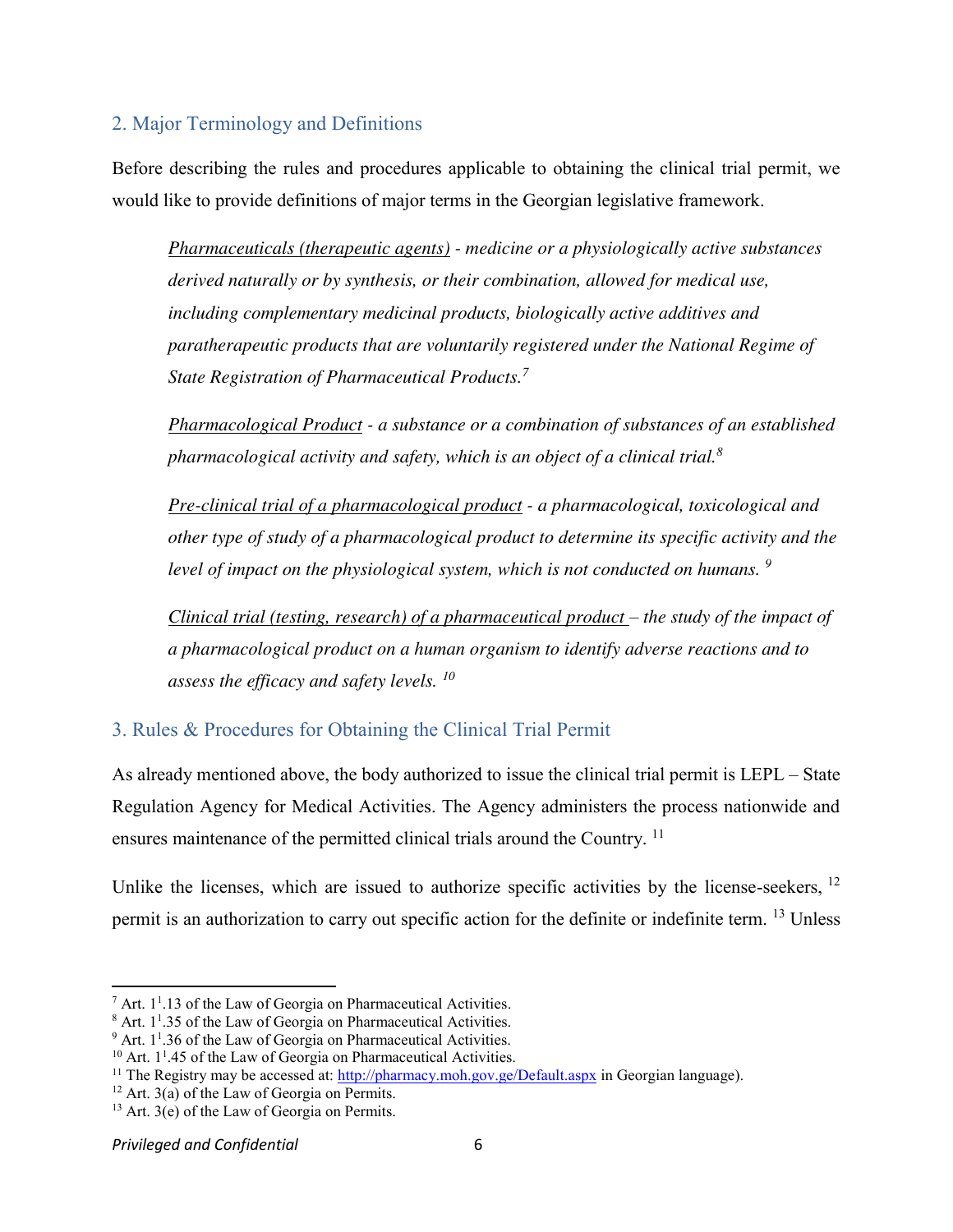otherwise determined by the law, permit is generally transferrable and is evidenced by the permit certificate issued by the authorized body.<sup>14</sup>

As the major legal act regulating issuance of permits, the Law of Georgia on Permits determine the basic procedures and documents required for the permit seeker to consider the request. According to art. 25 of the Law of Georgia on Permits, the following documents shall be submitted by the clinical trial permit seeker:

a) Written application, including the following data:  $15$ 

- i. Title of the administrative body authorized to issue the permit the Agency;
- ii. Identity and address of the applicant;
- iii. Request;
- iv. Date of application and signature of applicant;
- v. List of annexes, if any.

b) Identity/corporate documents of the applicant shall be attached;

c) Certificate proving payment of the permit fee – GEL 200.  $^{16}$ 

Except for the documents mentioned above, the permit seeker shall also submit the following documents for obtaining the clinical trial permit under art. 4 of the Resolution #176:

e) Clinical trial protocol: describing basis, goal, objective, research methodology, organization and conditions of the clinical trial. The protocol shall include the following basic data:

- i. Title of the clinical trial;
- ii. Phase of the clinical trial;

available at: [https://matsne.gov.ge/en/document/view/12880\)](https://matsne.gov.ge/en/document/view/12880).

 $\overline{a}$ 

<sup>&</sup>lt;sup>14</sup> Art. 3(e) and 3(f) of the Law of Georgia on Permits.

<sup>&</sup>lt;sup>15</sup> Art. 25.1 and 25.2 of the Law of Georgia on Permits; art. 78 of the General Administrative Code of Georgia, dated June 25, 1999 (official English translation is available at: [https://matsne.gov.ge/en/document/view/16270\)](https://matsne.gov.ge/en/document/view/16270). <sup>16</sup> Art. 724 of the Law of Georgia on License and Permit Fees, dated August 12, 2003 (official English translation is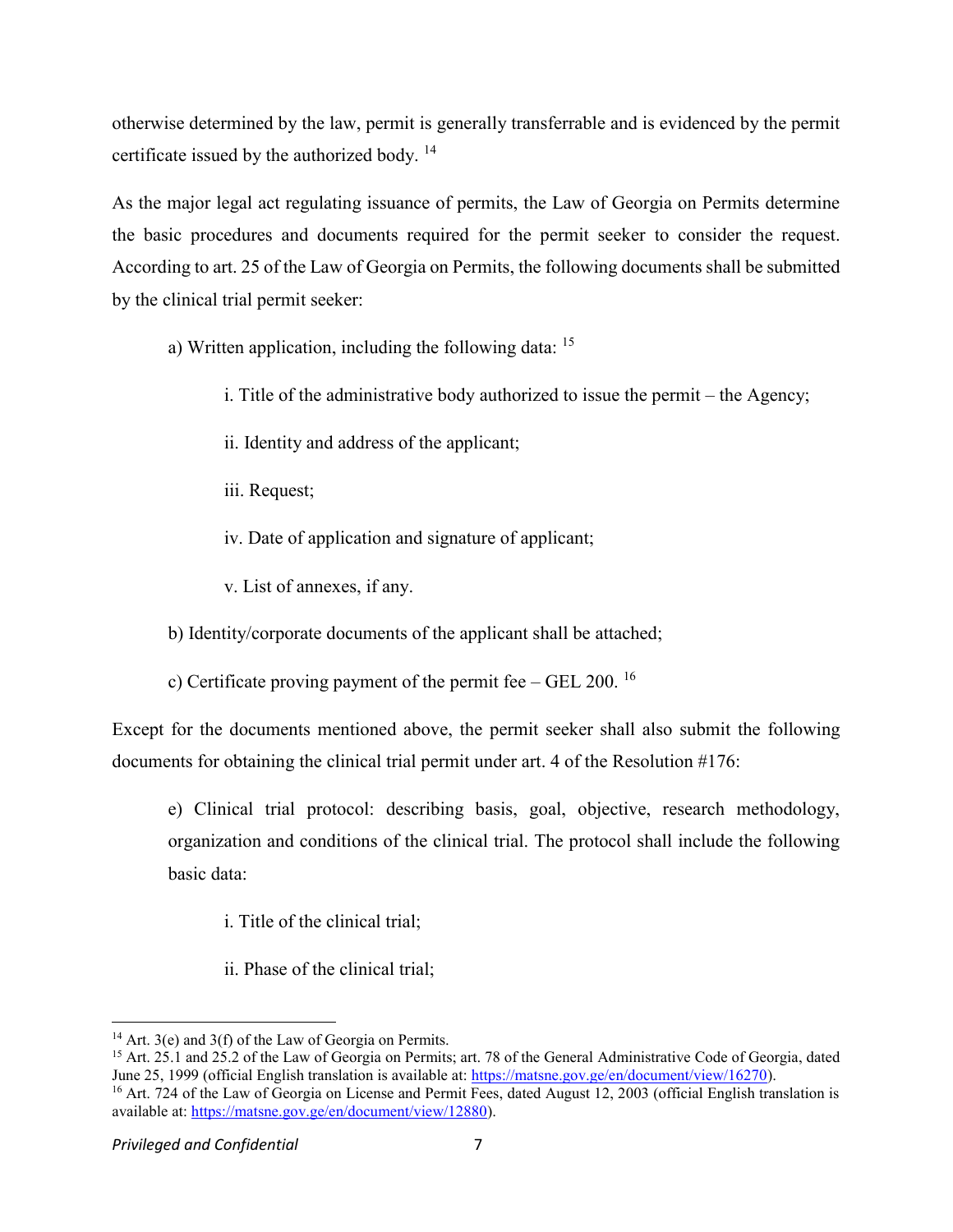iii. List of the research facilities conducting the trial;

iv. Goal of the trial;

v. Description of the trial procedures;

vi. Rule for taking medicine by the patient;

vii. Description of laboratory and diagnostic procedures;

viii. Criteria for engaging and dismissing patients from the trial;

ix. Number of patient visits and overall duration of the trial;

x. Sample of informational letter for the patient;

xi. Sample patient consent letter;

xii. Decision of ethics commission;

xiii. Materials of pre-clinical trial or pharmacopeia article considering safety risks of pharmacological product. In case of international trials, pre-trial materials may be submitted in English or Russian language;

xiv. Sample individual profile for patient;

xv. Information about qualification and experience of the researcher;

xvi. Document proving license or accreditation of the medical facility conducting clinical trial.

Clinical trial permit is issued for the term of the trial as per the request of the permit seeker.  $17$ 

Procedures applicable to issuance of the permit:

<sup>&</sup>lt;sup>17</sup> Art. 8(b) of the Resolution  $\#176$ .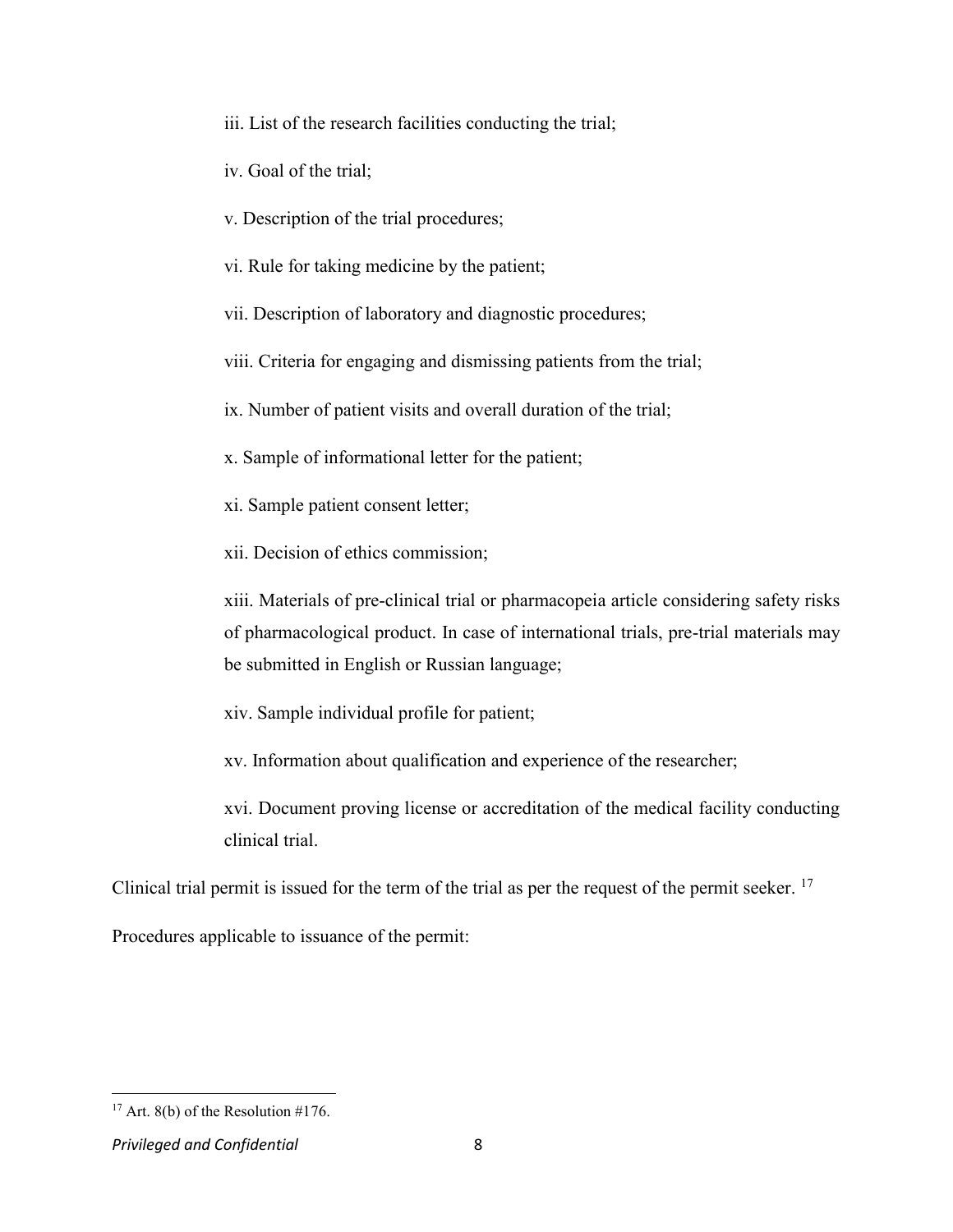a) Submission of application – application shall be registered and given special registration number; proof of registration shall be given to the permit seeker immediately upon request. 18

b) Checking technical compliance of the application – authorized body shall verify technical compliance of the application within three business days after application; if the application is technically deficient, additional time shall be given to the applicant, which cannot be less than five days; this time may be extended once up to fifteen days upon request of the applicant.  $^{19}$ 

c) Rendering decision on granting the permit – shall be made within twenty days after application; the term may be extended up to six months if the special circumstances justify additional term; decision on extension shall be made within fifteen days after application.  $20$  Failure of the authorized body to issue or reject permit within the determined time equals granting of the permit. In such case, the permit certificate shall be issued immediately.  $2<sup>1</sup>$ 

Permit may be refused only if: <sup>22</sup>

a) The application is not duly submitted and the applicant fails to correct the defect within the time determined by the administrative body;

b) The applicant fails to meet the criteria for obtaining the permit as established under the law;

c) The applicant is prohibited from carrying out the relevant activities based on the guilty verdict of the court.

Refusal to grant the permit may be appealed in the higher administrative body or the court of law. 23

 $\overline{a}$ 

<sup>&</sup>lt;sup>18</sup> Art. 79.2 of the Administrative Code of Georgia.

<sup>&</sup>lt;sup>19</sup> Art. 83 of the Administrative Code of Georgia.

<sup>20</sup> Art. 26 of the Law of Georgia on Permits.

<sup>&</sup>lt;sup>21</sup> Art. 26.10 of the Law of Georgia on Permits.

<sup>&</sup>lt;sup>22</sup> Art. 27 of the Law of Georgia on Permits.

<sup>&</sup>lt;sup>23</sup> Art. 28 of the Law of Georgia on Permits.